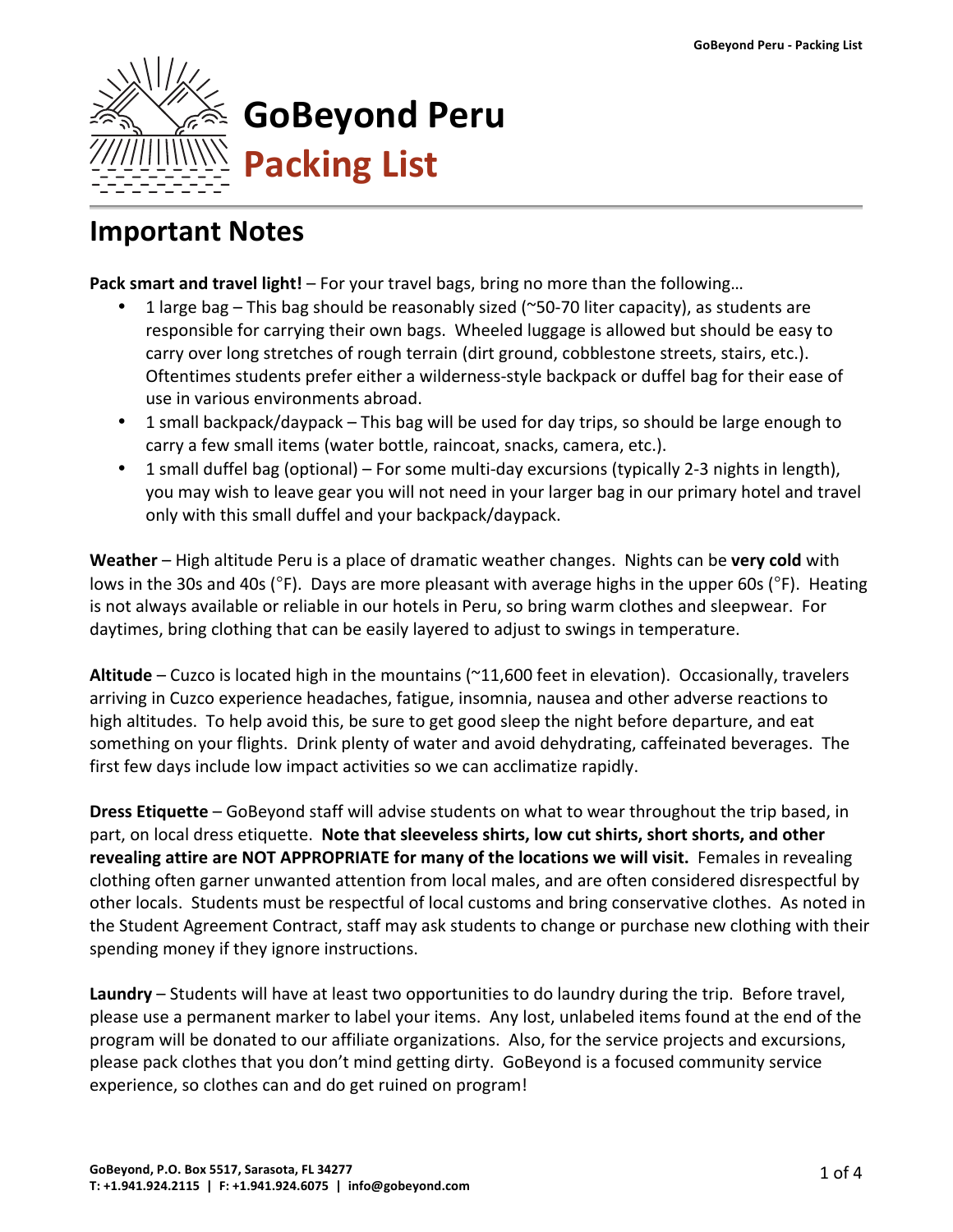**Valuables** – GoBeyond is not responsible for lost, stolen, or damaged items. If you are concerned about losing/damaging an item, then please leave it at home. DO NOT bring tablet computers or laptops. Please see the Cell Phone & Electronics Policy section of the GoBeyond Pre-Trip Packet for more information on what is and what is not allowed on program.

**Donations** – Every year, GoBeyond donates to our partner organizations on behalf of our enrolled students/families. This includes both tangible items (arts, crafts, sport supplies, educational materials, etc.) as well as a financial donation. Though not required, every summer we find that a few students/families also wish to donate to our partner organizations. If you would like to do so, we suggest that your donation either be financial (www.mysmallhelp.org/donate.php  $|$ www.casamantay.org/#!donate/c1ghi) or "functional" in nature. By "functional" we mean bringing a small amount of basic, purposeful items such as educational materials (pencils, pens, colors, paper, books, etc.), sport supplies (soccer balls, Frisbees, etc.), or simple medical supplies (thermometers, band-aids, etc.). Please do NOT bring large quantities of candy to give to children. Remember that many people we work with lack basic necessities, including adequate dental care.

**Travel day** – Place necessary travel-sized toiletries, a change of clothes, some snacks, any prescription medication, and other important items in your carry-on, just in case your large bag does not make it onto the same flight as you do. Please pack all toiletries in zip-lock freezer bags, and beware of airline restrictions regarding the size and quantity of liquids in your carry-on luggage.

## **Required / Recommended Items**

- □ Your GoBeyond shirt
- □ 5 other t-shirts
- $\Box$  3-5 long-sleeve, lightweight shirts for protection from the sun and insects
- □ 3 warm sweatshirts/sweaters or 2 thick fleeces for cold Andean nights
- $\Box$  2 pr long-sleeved thermal underwear
- $\Box$  1 rainproof jacket (rain pants optional)
- $\Box$  3 pr warm pants (sweatpants, etc.) for cooler nights
- $\Box$  2 pr work pants for projects and hiking excursions
- $\Box$  2 pr work shorts (shorts should come to just above the knee or lower...Capri style is great!)
- $\Box$  2-3 dress-casual outfits for our nicer dinners and closing program
- $\Box$  1 pr warm gloves
- $\Box$  1 pr sturdy, leather work gloves
- $\Box$  1 scarf
- $\Box$  1 warm hat that covers the ears
- $\Box$  1 sun hat, baseball cap, or visor (required! it is very easy to sunburn at 11,000ft in elevation)
- $\Box$  6 pr socks (at least 3 pr should be thick and warm for cold Andean nights)
- $\Box$  2-3 pr warm sleep wear
- $\Box$  1 swimsuit (For hot springs near Machu Picchu. Girls, please bring full-coverage bikini bottoms. No thong or cheeky bikinis.)
- $\Box$  Any underwear quantity desired
- □ 1 pr rubber-soled sandals such as Tevas/Chacos/Reefs/etc. with heel strap
- $\Box$  2 pr sport type shoes with good support to walk and work in (will get wet and muddy!)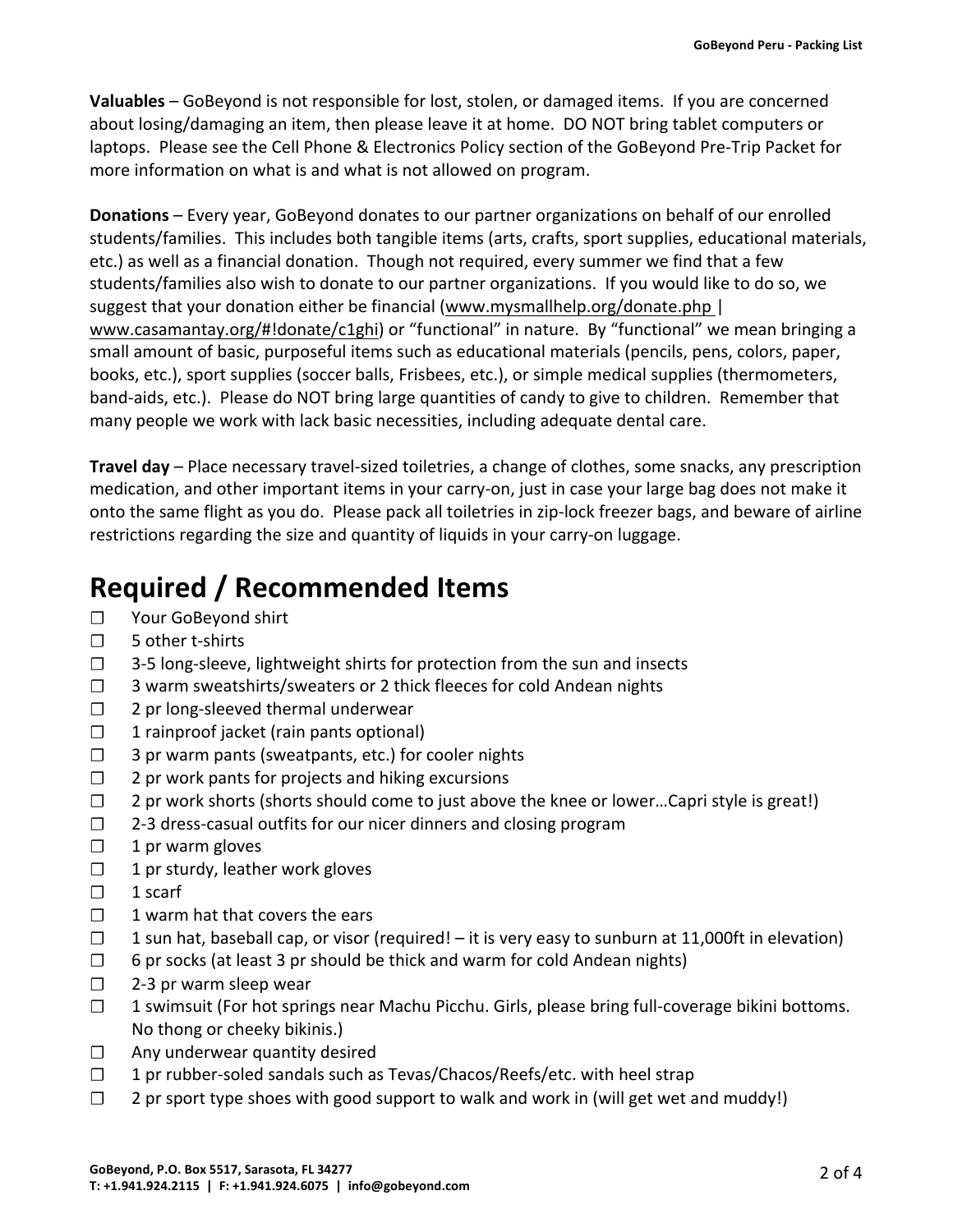- $\Box$  Toothbrush, paste, and floss
- $\Box$  Soap or body wash
- ☐ Shampoo
- ☐ Deodorant
- $\Box$  1 tube of Chapstick or similar sun block lip crème
- $\Box$  1 bottle of waterproof sun block (SPF30 or higher)
- $\Box$  Travel size laundry detergent for hand laundry
- $\Box$  Any personal, misc. toiletries you need not on this list
- $\Box$  Any sanitary items needed (you will not find your usual brand or type of feminine hygiene supplies in Peru)
- ☐ Valid Passport
- $\Box$  Peruvian Visa (Not required for U.S. citizens; All others, please see the passport and visa section in the GoBeyond Pre-Trip Packet)
- $\Box$  All pertinent flight documents and information (e-tickets, itineraries, etc.)
- $\Box$  Copy of medical insurance card
- $\Box$  Travel and reserve cash envelope (\$200+)
- $\Box$  Spending money (~\$300)
- $\Box$  1 Photocopy of other important documents (see Copy Important Documents section of the GoBeyond Pre-Trip Packet)
- $\Box$  Medications (clearly identified, labeled with instructions) needed over the course of the program
- □ Insect (mosquito) repellent with DEET
- □ Cell phone for travel days and possible use in Peru (NOTE: ALL CELL PHONES will be collected at the beginning of the program, even if the phone doubles as the student's music player, camera, gaming system, address list, etc. No exceptions! Cell phones will be made available at designated times throughout the program for making calls home.)
- $\Box$  1 towel and 1 washcloth
- $\Box$  Small Ziploc bags (for carrying a small supply of toilet paper when out)
- $\Box$  1 or 2 rolls of toilet paper and/or facial tissues (Peruvian restrooms do not provide toilet paper, so be sure to carry around a small supply with you at all times)
- $\Box$  1 water bottle (32oz)
- $\Box$  UV protected sunglasses
- $\Box$  Spare glasses and/or contact lenses
- $\Box$  Small flashlight or headlamp with extra batteries
- $\Box$  Mesh laundry bag labeled with name
- $\Box$  Travel alarm clock (you will not be able to use your cell phone for this function)

## **Optional Items**

- $\Box$  1 pr flip-flops or slippers for the hotel/hostel
- $\Box$  Antibacterial hand sanitizer (the kind that works without water is great)
- □ Battery powered razor or blades
- □ Student I.D. or additional identification
- □ List of emergency phone numbers and addresses for postcards
- $\square$  Personal first aid kit (see the Student Medications section of the GoBeyond Pre-Trip Packet)